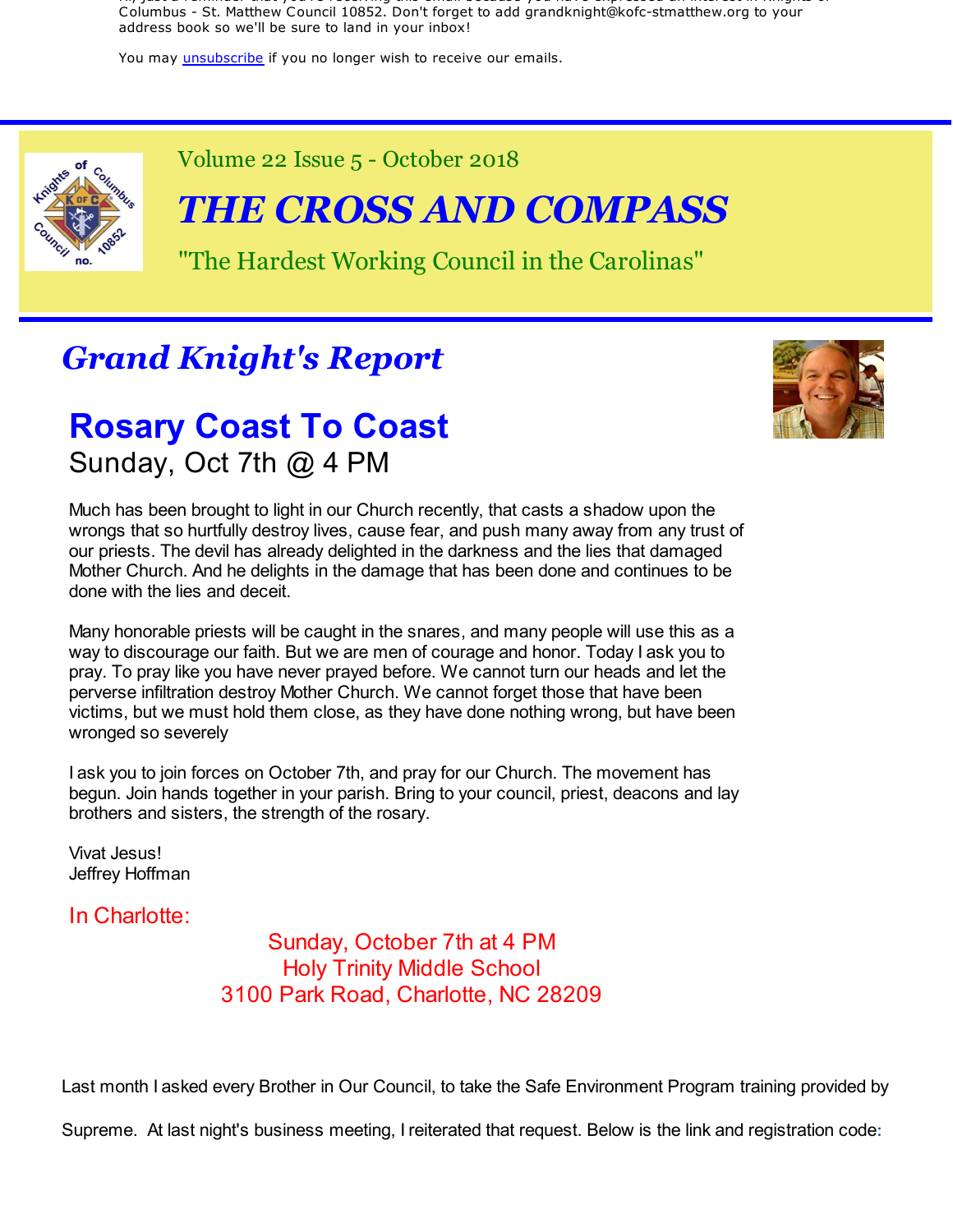#### https://armatus2.praesidiuminc.com/Armatus/security/anonymous/selfRegistration The Registration Code is: **kofcsafe**

If you have any contact with minors in the Parish or Community, you should also take the Parish and Diocese **Protecting God's Children workshop**. This 2½ hour program is intended to educate volunteers to recognize and prevent sexual abuse. Preregistration is required. **Sign up online at www.virtus.org.**

Please advise Bob Desch when you have completed either training. He is maintaining a database for the Council.

-------------------------------------------------------------------------------------------------------------------------------------------

-----

At this month's business meeting, Chancellor Chuck Elgin read the following parable. I thought it was worth

including in the newsletter.

### *PARABLE OF THE MOUSE*

A mouse looked through the crack in the wall to see the farmer and his wife open a package. "What food might this contain?" The mouse wondered - He was devastated to discover it was a mousetrap.

Retreating to the farmyard, the mouse proclaimed the warning. "There is a mousetrap in the house! There is a mousetrap in the house!" The chicken clucked and scratched, raised her head and said, "Mr. Mouse, I can tell this is a grave concern to you but it is of no consequence to me. I cannot be bothered by it."

The mouse turned to the pig and told him, "There is a mousetrap in the house! There is a mousetrap in the house!" The pig sympathized, but said, "I am so very sorry, Mr. Mouse, but there is nothing I can do about it but pray. Be assured you are in my prayers."

The mouse turned to the cow and said, "There is a mousetrap in the house! There is a mousetrap in the house!" The cow said, "Wow, Mr. Mouse. I'm sorry for you, but it's no skin off my nose."

So, the mouse returned to the house, head down and dejected, to face the farmer's mousetrap - alone.

That very night a sound was heard throughout the house - like the sound of a mousetrap catching its prey. The farmer's wife rushed to see what was caught. In the darkness, she did not see it was a venomous snake whose tail the trap had caught. The snake bit the farmer's wife.

The farmer rushed her to the hospital and she returned home with a fever. Everyone knows you treat a fever with fresh chicken soup, so the farmer took his hatchet to the farmyard for the soup's main ingredient.

But his wife's sickness continued, so friends and neighbors came to sit with her around the clock. To feed them, the farmer butchered the pig. The farmer's wife did not get well; she died.

So many people came for her funeral, the farmer had the cow slaughtered to provide enough meat for all of them.

The mouse looked upon it all from his crack in the wall with great sadness.

**So, the next time you hear that someone else's neighborhood is facing a problem and think it doesn't concern you, remember - when one community is threatened, all are at risk.**

#### *VIVAT JESUS!*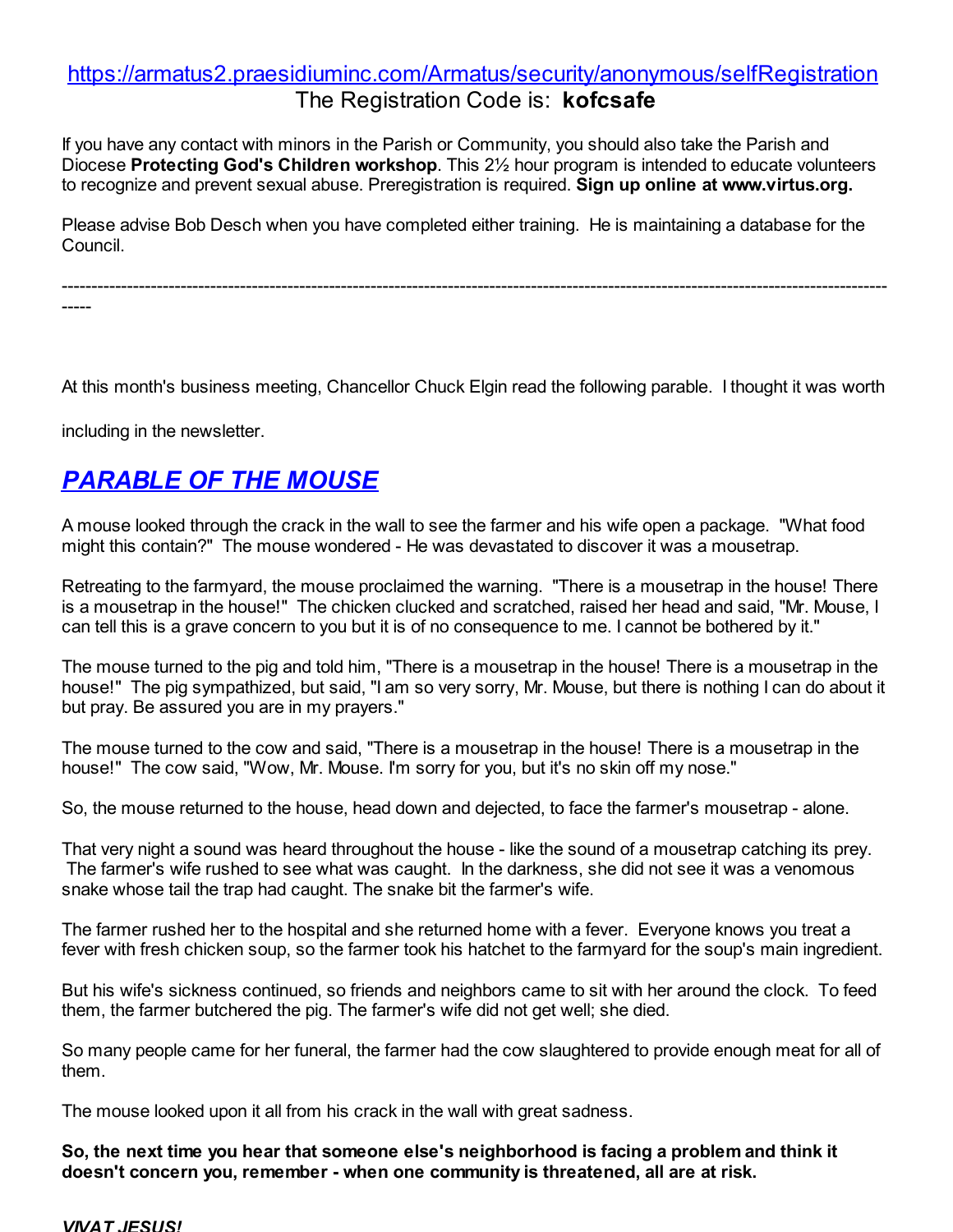*VIVAT JESUS!* Tom

#### *Please Congratulate our:*

#### **KNIGHT of the MONTH:** *Hank "Hot Dog" Kempton*

**FAMILY of the MONTH:** *Robin and Ron "Raffle King" Schumacher*



### *CULTURE of LIFE 40 Days for Life*

The end of our *2018 BABY BOTTLE CAMPAIGN* is the weekend of October 6th and 7th. We will be collecting the 1,300 Baby Bottles we passed out in August. We invite everyone to participate in this collection effort.

We will again need the help of Knights before and after the Masses on October 6th and 7th. Please signup at

### **Sign-Up Now!**

## **Life Chain - Sunday, Oct 7th**

Life Chain this Sunday, Oct. 7th from 2 to 3 p m (Assemble in front of the church at 1:45 pm)

Join us for the annual St. Matthew Life Chain as we gather to proclaim the sanctity of all human life from conception to natural death in a prayerful, peaceful manner. Afterwards, enjoy refreshments provided by the Knights of Columbus.

We need the participation of all the Knights and their families. Additionally we will need 4 Knights to act as Marshalls to assure the safety of all, to give direction to participants and to take a headcount of all participants.

Norm Gemignani, PGK St. Matthew K of C Council 10852 Pro-Life Director 205-547-7919

### *LAMB Least Among My Brothers*



Here's a bit of good news. The September 29th Operation LAMB raised **\$1,528**. Thank you to those who volunteered their time to accomplish this.

The news could have even been better had all the available two hour shifts been covered. There were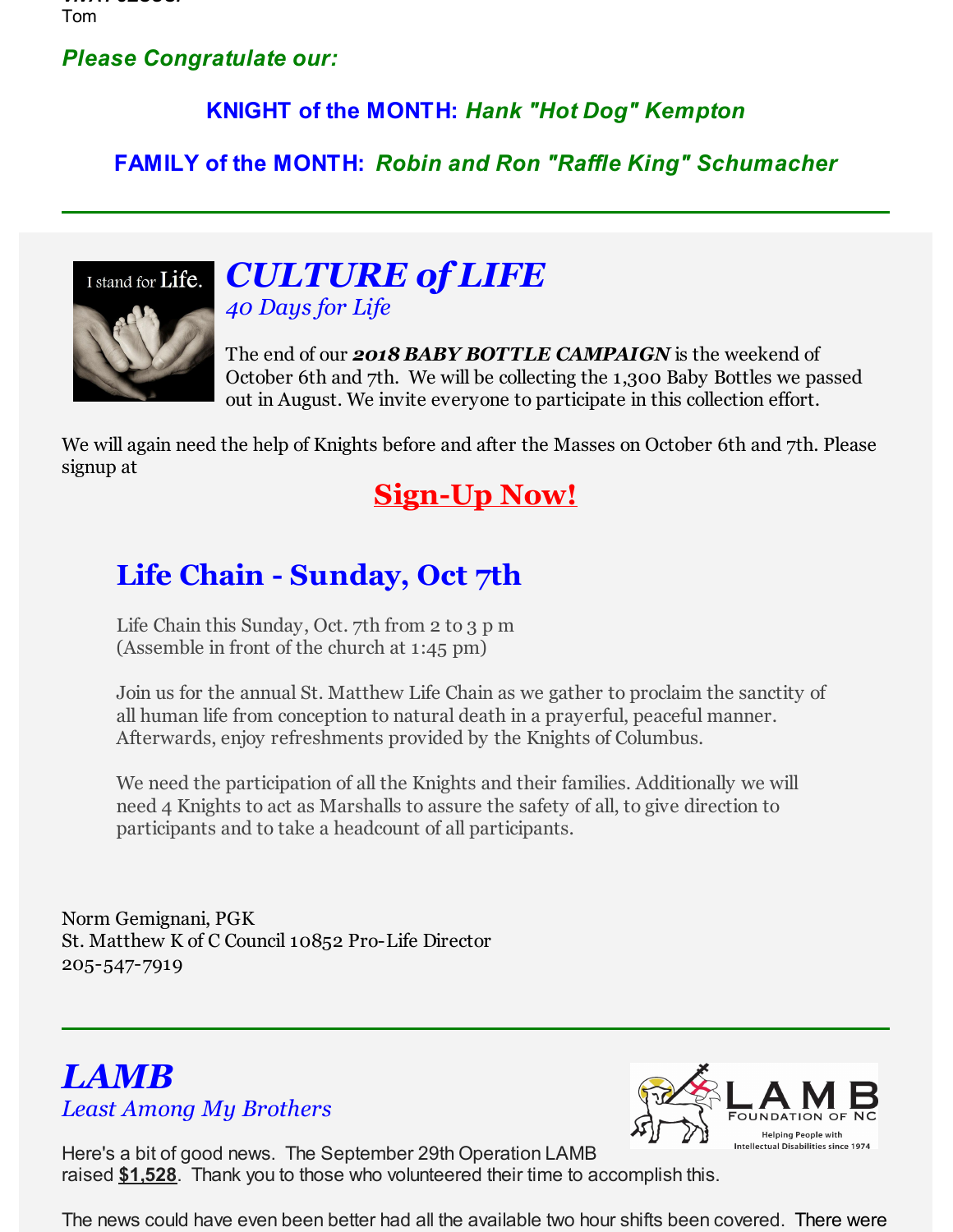25% of the potential shifts that went unfilled. Had all been filled, the results could have been \$2,000. An opportunity lost.

We will again have 28 opportunities to volunteer for Operation LAMB on October 27th and 28th. Each opportunity asks for just two hours of your time. Please prayerfully considering giving two hours of your time to help those who Jesus called "the Lease Among My Brethren

And, when you are asked to volunteer for an Operation LAMB fundraising event this Fall, just say YES! You will be serving those whom Jesus called the Least Among My Brothers.

### *SignUp Here!*

May God Bless all Knights. Bob Desch, PGK

# *Council's Thanksgiving Turkey Drive!*



Our Council's annual Turkey Drive is scheduled for the third week of November. Our Council will purchase 150 Thanksgiving Turkey dinners for families in East Charlotte. The Council provides frozen turkeys and other food items to the Sisters of Mother Teresa's Missionaries of Charity who distribute the food.

Your donation of \$35 will help cover the cost of one Thanksgiving meal for a family. Checks should be made payable to K of C Council 10852 and mailed to 9009 Bryant Farms Road, Charlotte, NC 2827. You can also give checks to either Ron Schumacher or Earl Hartenstine. Please put "Turkey Drive" on the memo line of your check. We can take Credit Cards (see Ron for gifts by credit card).

# *Donated Goods*

**PLEASE NOTE:**



**Randy and Anne Mazur are retiring as leaders of this fantastic ministry after 6 years. They are looking for a well-organized individual or couple who can commit to one hour a week of organizational activities and six hours on the second Saturday of each month. For more information or if interested, contact Ann McDonald at 704-543-7677 x1039 or amcdonald@stmatthewcatholic.org.**

Donated Goods - Highlights for September 2018

A big thank you to all volunteers that help the St. Matthew Donated Goods Ministry!

Next monthly collection of donated goods is Saturday October 13 from 8am until noon.

Volunteers needed for all activities including sorting and packing but especially those that can help load and unload furniture and those that have trucks that can pick up from households that are donating furniture. Visit our Sign up Genius page to volunteer.

Amazing September information: we delivered 2 truckloads of donated goods to WNC. September 2018 highlights:

- Saturday Sept. 8 as we had 28 scheduled pickups and ~70 drop offs of donated furniture, clothing and household items
- The first truck load of donated items was delivered to SAFE Again in Young Harris, GA. The truck was driven on Tuesday Sept. 11 by Hank Kempton and Chuck Curtis.
- A second truck load of donated items is planned for delivery to WNC on Tuesday Sept. 25 with delivery to Church Mouse in Robbinsville, NC. The truck will be driven by Bob Kerfonta and John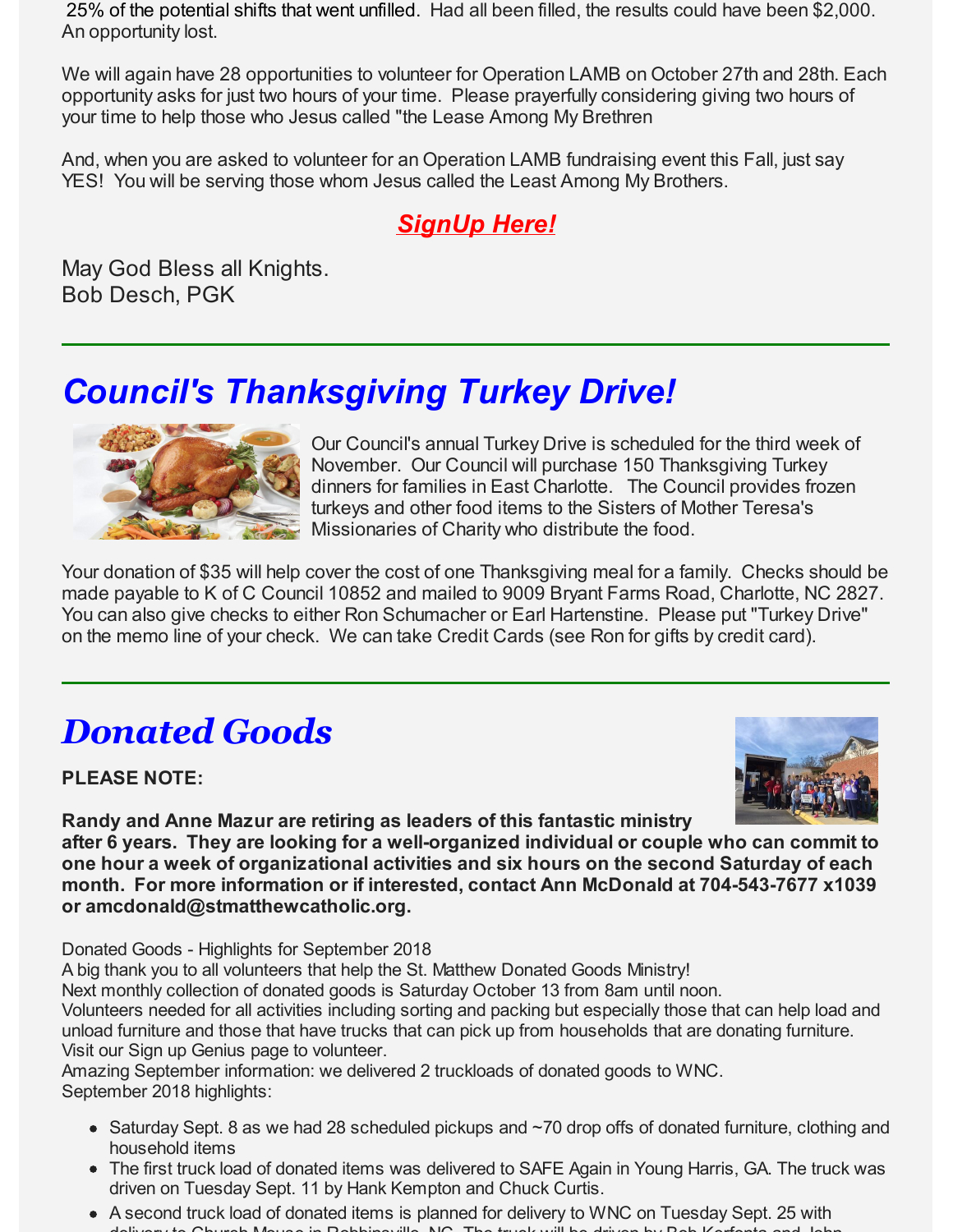- delivery to Church Mouse in Robbinsville, NC. The truck will be driven by Bob Kerfonta and John Feathers.
- We will still have a large number of donated items in the cage area and have some stored out at the St. Matthew storage facility and may plan another delivery locally.
- Some items will be donated to local charities such as Monroe Outreach
- After all Masses Sept. 22 and 23, the parish is holding a Ministry Fair. Donated Goods Ministry will have a table setup to introduce parishioners to the ministry and invite those interested to volunteer for the ministry. We have a sign up Genius Page for volunteers to man the table after each Mass.

#### **Note: We are need of volunteers for the October 13th Donated Goods collection!** *SignUp Here!*



# *Annual Car Raffle*

Our Council's annual Car Raffle came to an end on September 16th, in the midst of Hurricane Florence! Rev. Fr. Pat drew the winning tickets:

1st Place - \$25,000 car from Keffer Hyundai - Noah Vaca (son of SK Randy Vace)

2nd Place - \$1,000 - Pat Formosa

3rd Place - \$ 250 - Paul Polking

4th Place - \$ 250 - Robert Grimaldi

5th Place - \$ 250 - Jim Strauss

**The raffle was a great success and the Council netted almost \$1,600 more than what we budgeted.** Everyone who sold or bought (or both) tickets are Thanked for their efforts - especially those who stood outside Church. Special thanks go to Charlotte and Chuck Curtis for their sales in the Caroline Lakes community. They were very successful in using social media to advertise and sell tickets. This is how we need to handle future raffles as our access to selling at the Church will be limited.

**The car raffle would not have been a success if not for Robin and Robin Schumacher - our Family of the Month!** They put in countless hours in sending out tickets to Brother Knights, organizing Brothers to cover sales at the Church as well as maintaining records of sales and tickets. **Thank You Robin and Ron! Job Well Done!!**

**And Last But Not Least - THANK YOU to JIM KEFFER and THE KEFFER AUTO GROUP for their support of Our Council, LAMB and Operation Exodus! Your continued support each year is essential to the success of Our Council and our ability to support our Charities!**

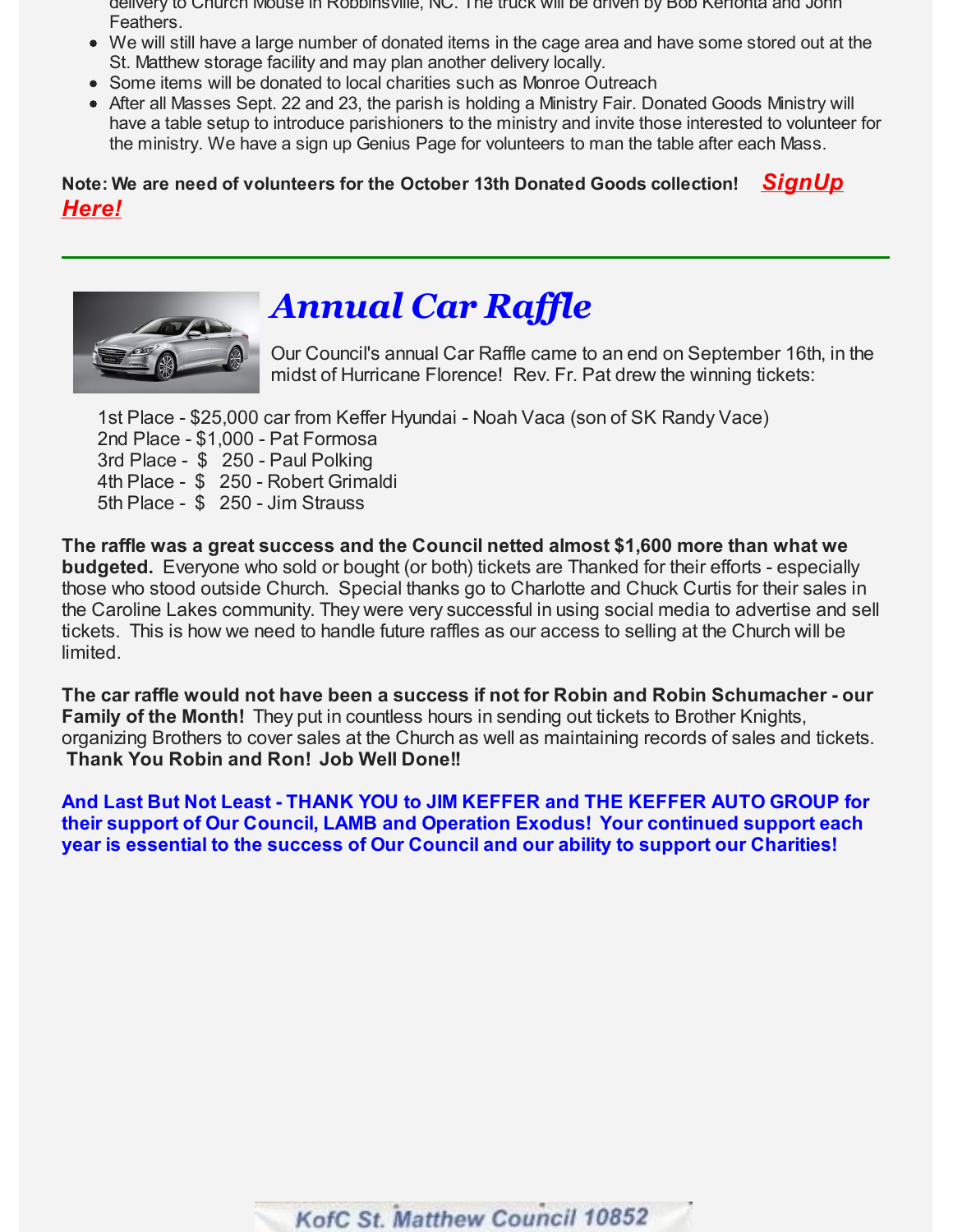

# *Knights of Columbus Memorial Service*

**November 28th, St Matthew Knights of Columbus Council 10852 will be celebrating the Annual Memorial Mass** for deceased Brother Knights, Columbiettes and Family Members of Brother Knights of St Matthew Council 10852. Following Mass in the Day Chapel at 7:30 pm, there will be a service and reception in the NLC Banquet Center. Please RSVP to Chuck or Richard to ensure we have adequate refreshments.

We particularly wish to recognize any of the families of our deceased Brother Knights and Columbiettes at this celebration of life and recognize any other family members of Brother Knights and Columbiettes who have passed.

If you have a Family member or know of a Knight or Columbiette who has passed that you would like to have included in this celebration of life and who is not listed below, please contact PGK Chuck Elgin at celgin01@earthlink.net or PGK Richard White at rmpwhite@gmail.com. **Please RSVP to Chuck or Richard if you plan to attend to ensure we have adequate refreshments.**

This Mass and Service are being presented in honor of the following Knights, Columbiettes and their Family Members who have passed away since the inception of our Council:

#### **Brother Knights**

Francis Achando Boyd Blackney Charles Bowling, PGK James Brennan Gerard Brown Michael Buckley Robert Burns William Cameron Michael Carney **Andrew Chinigo** James Coogan Thomas Corrigan Christopher Cotter Mark Creasser Frank DeRolla **Richard Edgeworth** Leo Ells **Albert Finnochio** Eugene Fitzpatrick Robert Flood Richard Forbes Bruce Forness Sr. Edward Gannon Robert Garner Nelson Gennari Lawrence Geppert Kirk Glunk Simon Gutierrez Lawrence Henkel Ralph Herrick **Timothy Heyer Richard Hollowell** Mark Houle **Joseph Hughes, PGK** William Laird **Robert Lane** Ernest Leskody Albert Lisza

Edward Luisa Dec. Matthew Lyberg Raymond Lynch Brian Maher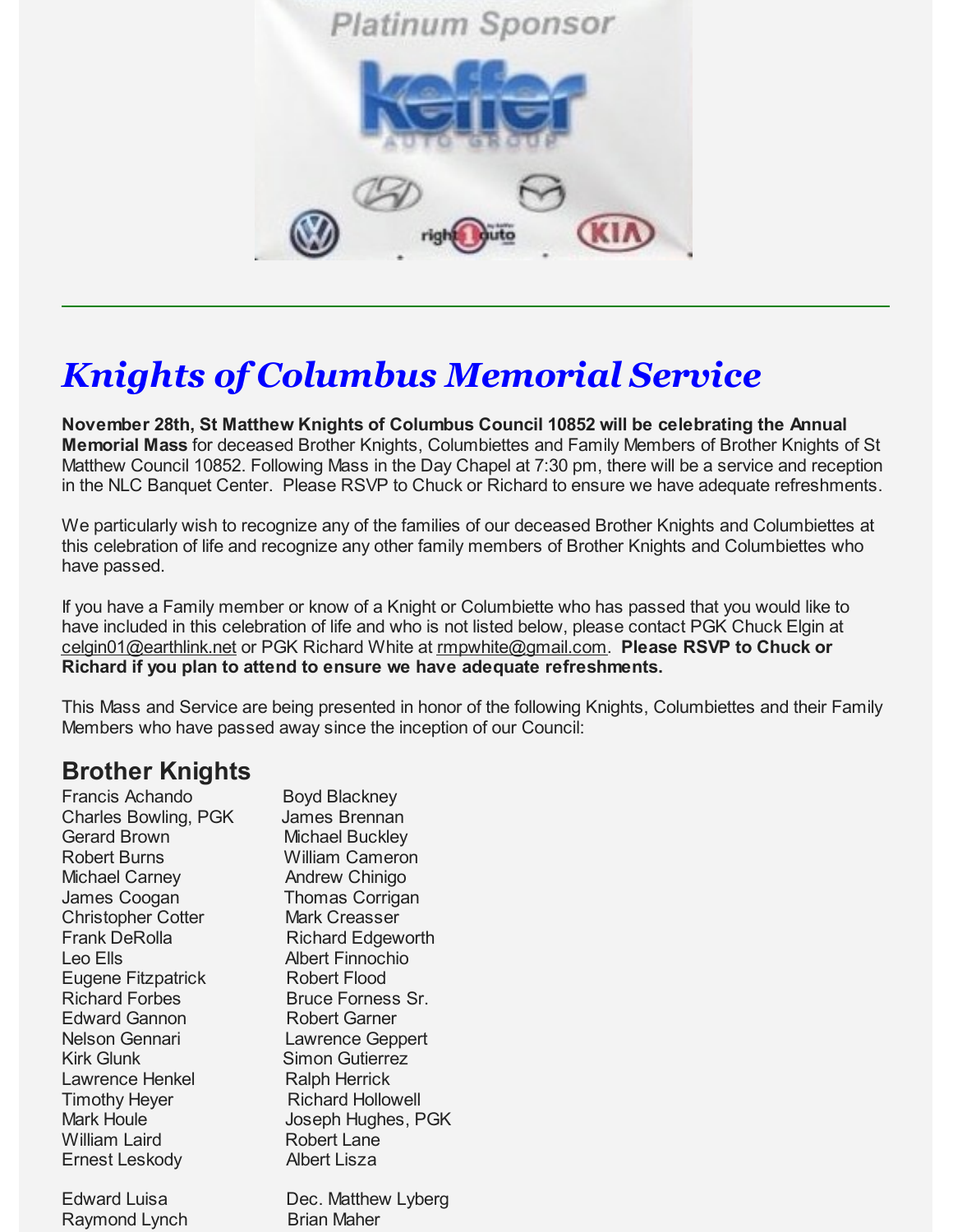Edward Meyer Joseph Moore Harold Moran Richard Neff John Norton, PGK Dennis O'Neil Kenneth Ostendarp Raymond Palatta Joseph Papura **Allan Peccatiello** Alfonse Peccatiello Foster Renwick Gerard Senatore Thomas Smolen Philip Tierney Declan Turner Milton Young

Pete Santos Rev. Eugene Schellberg Stanley Stasiulewicz **Edward Switzer, PGK** 

### **Columbiettes**

Louise Plati **Communist Communist Communist Communist Communist Communist Communist Communist Communist Communist Communist Communist Communist Communist Communist Communist Communist Communist Communist Communist Communis** Rose Titolo

Gene Marie Alfaro Dottie Burns Rosemarie Lemon

### **Spouses of Brother Knights**

Nedra Clare, Wife of John Clare Marge Glunk, Wife of Kirk Glunk Rosemary Geyer, Wife of Bob Geyer Lynn Hines, Wife of Dan Hines Sally Ann Schmidt, Wife of Richard Schmidt

#### **Spouses of Columbiettes**

Vic Plati, Husband of Louise Plati

### **Parents of Brother Knights**

Doris Holt Larkin, Mother of Tom Larkin Dorothy Lowell Wakker, Mother-In-Law of Tom Larkin

#### **Parents of Columbiettes**

William Schumacher

#### **Children of Brother Knights**

Lisa Cimmento, Daughter of Nick & Joyce Comment Timothy Cimmento, Son of Nick & Joyce Cimmento Peter Clare, Son of Past Grand Knight Tim Clare

> May their souls and all the souls of the faithful departed, Rest in Peace, Amen May God have mercy on their souls. Amen

# *Parish Breakfast Schedule*

The first breakfast of the new fraternal year is Sunday, September 16th. Since it is the same day as our Annual Family Picnic, we will only be serving donuts, pastries, juices and coffee for donations only. Full breakfasts will be served on the following Sundays after the 7:30 am, 9:00 am and 10:45 am Masses at the Main Campus:

| September 16 - Donuts, Pastries, Beverages Only                                                        | February 17 - Full Breakfast for St. Valentine!                                                 |
|--------------------------------------------------------------------------------------------------------|-------------------------------------------------------------------------------------------------|
| <b>October 21 - Full Breakfast for Ghosts &amp; Goblins!</b>                                           | March 17 - Full Breakfast for St. Joe and St. Pat                                               |
| November 11 - Full Breakfast to Give Thanks!                                                           | April 28 - Full Breakfast for Springtime!                                                       |
| December 23 - Modified Breakfast with St. Nick!<br>January 12, 2019 - Full Breakfast for the New Year! | May 12 - Full Breakfast for Mom and Grandmom!<br>June 16 - Full Breakfast for Dad and Granddad! |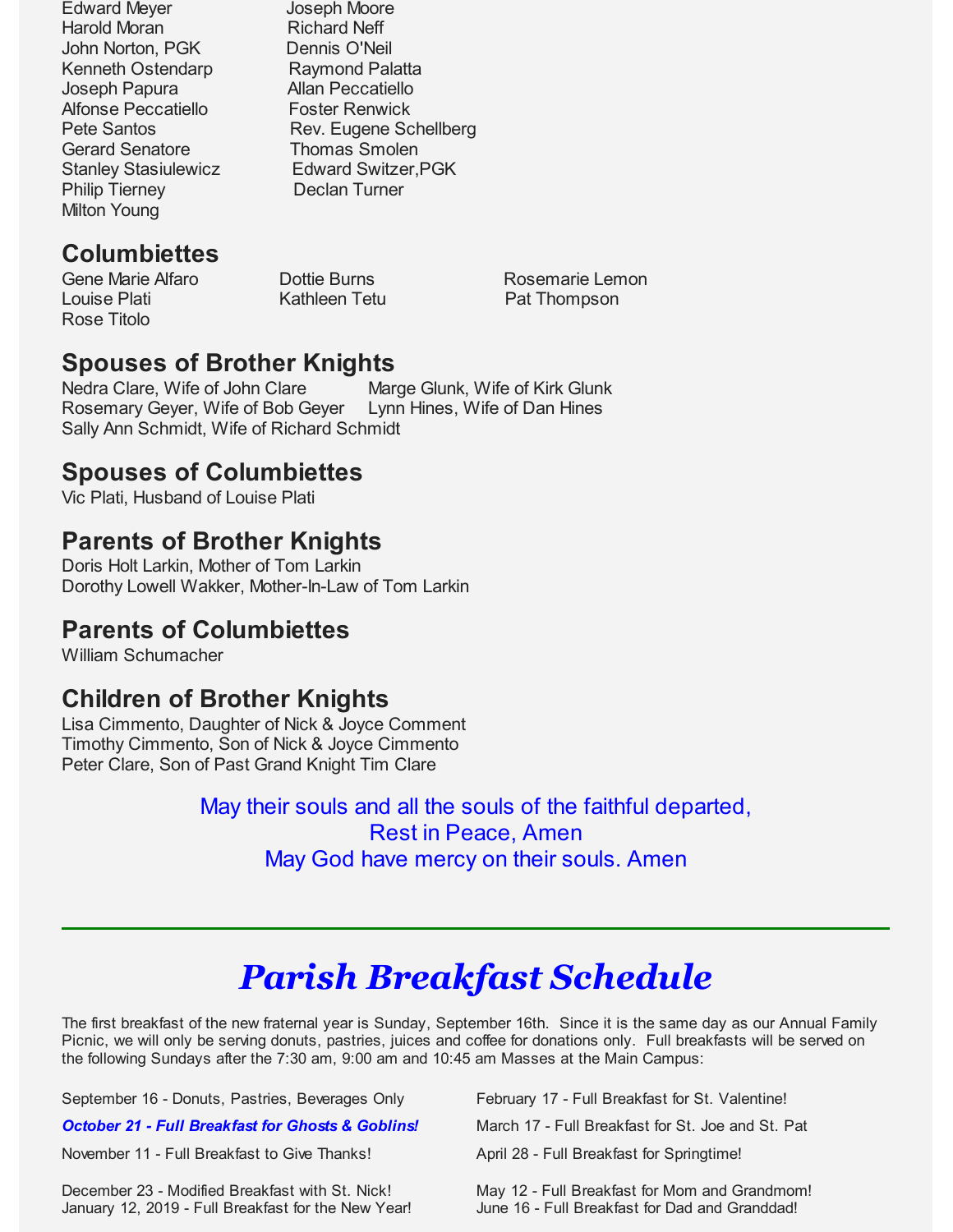*Please help us make it the best year yet by volunteering or attending!*

## *SignUp Here!*

# *Operation Exodus: Handicap Access Ramp for Pete Bennett*





**On September 13th, Operation Exodus built a new Handicap Access Ramp** for Pete Bennett's wife in Charlotte, NC. The Bennett family are parishioners of St. Gabriel Catholic Church. Pete's wife is confined to a wheelchair and needed a handicap access ramp to enter/exit their home. Pictured at left is the new handicap access ramp built off the back porch of the Bennett home:

**Pictured at right is the Operation Exodus team that built the Bennett Ramp**. Brother Knights in the picture from left to right are PGK and Lecturer Chuck Elgin, Jim Gilsdorf, President of the Columbus Club of South Charlotte Joe Corso and Alan Miller. Not pictured is John Trojan, a St. Gabriel Parishioner who helped build the ramp and is a member of the Operation Exodus Build Team.

**Operation Exodus is always looking for helpers.** We could really use some younger Brother Knights and/or Father and Son teams to help out. You do not need construction experience, just a willingness to help. Operation Exodus provides all the tools and expertise needed to complete the Design and Construction of the Handicap Access ramps. If interested in joining the Operation Exodus team, please contact Past Grand Knight Chuck Elgin at 704-614-0504 or celgin01@earthlink.net.

**Operation Exodus is a 501©3 Charity and accepts Tax Deductible, Charitable Contributions**. Make Checks can payable to "Operation Exodus" and mail to: Charles Elgin, President, Operation Exodus, Inc., 1204 Churchill Downs Drive, Waxhaw. NC 28173. Your support would be greatly appreciated!

VIVAT JESUS! Chuck Elgin, PGK & President of Operation Exodus



# *Lumberton Needs YOU - Now More Than Ever after Florence!*

In October of 2016, Hurricane Matthew wiped out Lumberton, NC. It is about 2.5 hours east of Charlotte. Hundreds of families are still not in their homes, and at the current pace, it's

expected to take another 2 years to complete restoring all houses impacted.

- St. Matthew is helping them, one house at a time, but we need more volunteers like you.
- This is an ideal activity for families. Minimum age for children accompanied by a parent is 14. All minors must be accompanied by a parent.
- No Experience Required! There are many tasks that can be learned on-the-job, or if you do have expertise, we will find a perfect match for your skills. The perfect match for your skills. The perfect match for your skill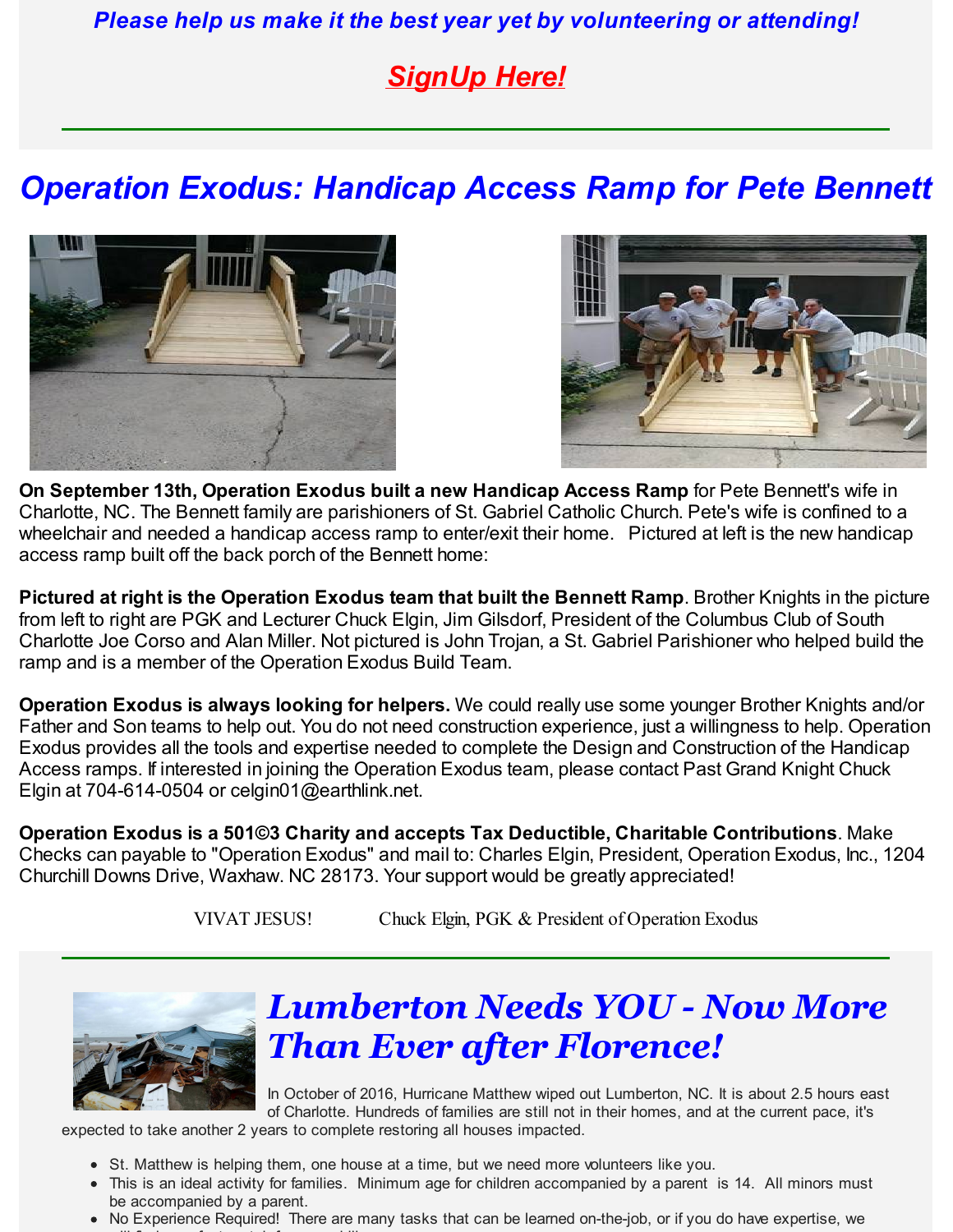will find a perfect match for your skills.

- For those volunteers staying overnight there are free accommodations at the United Methodist Church in Lumberton, so no need to make your own arrangements.
- Volunteers typically arrive Thurs evening and return to Charlotte on Sunday., This is totally flexible.

#### **Future dates: \* Oct 11-14 \* Nov 8-11 \* Dec 1-4 \***  $\bullet$

For Details and/or to sign up, contact one of the following;

- Carolyn Balsley, carolynbalsley@gmail.com
- Joe George, jmecgeorge@aol.com
- Ron Schumacher, reschu8@gmail.com



# *American Flags for Sale*

The George L. Gettier Assembly 780 is selling 3 ft x 5 ft. American Flags for \$25. These flags are made in the good old United States of America.

When flags are purchased by a St. Matthew Knights of Columbus Council 10852 member, \$5 of the proceeds is returned to Council 10852.

Sir Knight Chuck Elgin, Faithful Navigator of Assembly 780, will have the flags available for sale at Council 10852 and Assembly 780 Business Meetings. Cash, Checks and Credit Cards are accepted.

If you cannot attend an Assembly 780 or Council 10852 Business meeting but are interested in a flag, please contact Faithful Navigator Chuck Elgin at Email: celgin01@earthlink.net; Call or Text: 704-614-0504.

|                                                                                             | 1<br><b>BINGO</b><br>Men's<br>Shelter:<br>Cooking | $\overline{2}$<br>Men's<br>Shelter:<br>Serving      | 3<br>7:00 PM<br>Knights<br><b>Business</b><br>Meeting         | $\overline{4}$ | 5<br>11pm-<br>Midnight:<br>Eucharistic<br>Adoration  | 6<br><b>Baby Bottle</b><br>Collection                    |
|---------------------------------------------------------------------------------------------|---------------------------------------------------|-----------------------------------------------------|---------------------------------------------------------------|----------------|------------------------------------------------------|----------------------------------------------------------|
| $\overline{7}$<br><b>Baby Bottle</b><br>Collection<br><b>Life Chain</b><br><b>CC Rosary</b> | 8<br><b>BINGO</b>                                 | 9                                                   | 10<br>7:00PM<br><b>CCSC</b><br><b>Board</b><br><b>Meeting</b> | 11             | 12<br>11pm-<br>Midnight:<br>Eucharistic<br>Adoration | 13<br><b>Donated</b><br>Goods                            |
| 14                                                                                          | 15<br><b>BINGO</b>                                | 16                                                  | 17<br>7:30 PM:<br>Knights<br><b>Mass</b><br>At Day<br>Chapel  | 18             | 19<br>11pm-<br>Midnight:<br>Eucharistic<br>Adoration | 20                                                       |
| 21<br>Parish<br><b>Breakfast</b>                                                            | 22<br><b>BINGO</b>                                | 23<br>Assembly<br>780<br><b>Business</b><br>Meeting | 24<br>6:30 PM:<br>Officer<br>Meeting                          | 25             | 26<br>11pm-<br>Midnight:<br>Eucharistic<br>Adoration | 27<br>LAMB at<br><b>BiLo and</b><br><b>Harris Teeter</b> |
|                                                                                             |                                                   |                                                     |                                                               |                |                                                      |                                                          |

# **October 2018**

28 29 30 31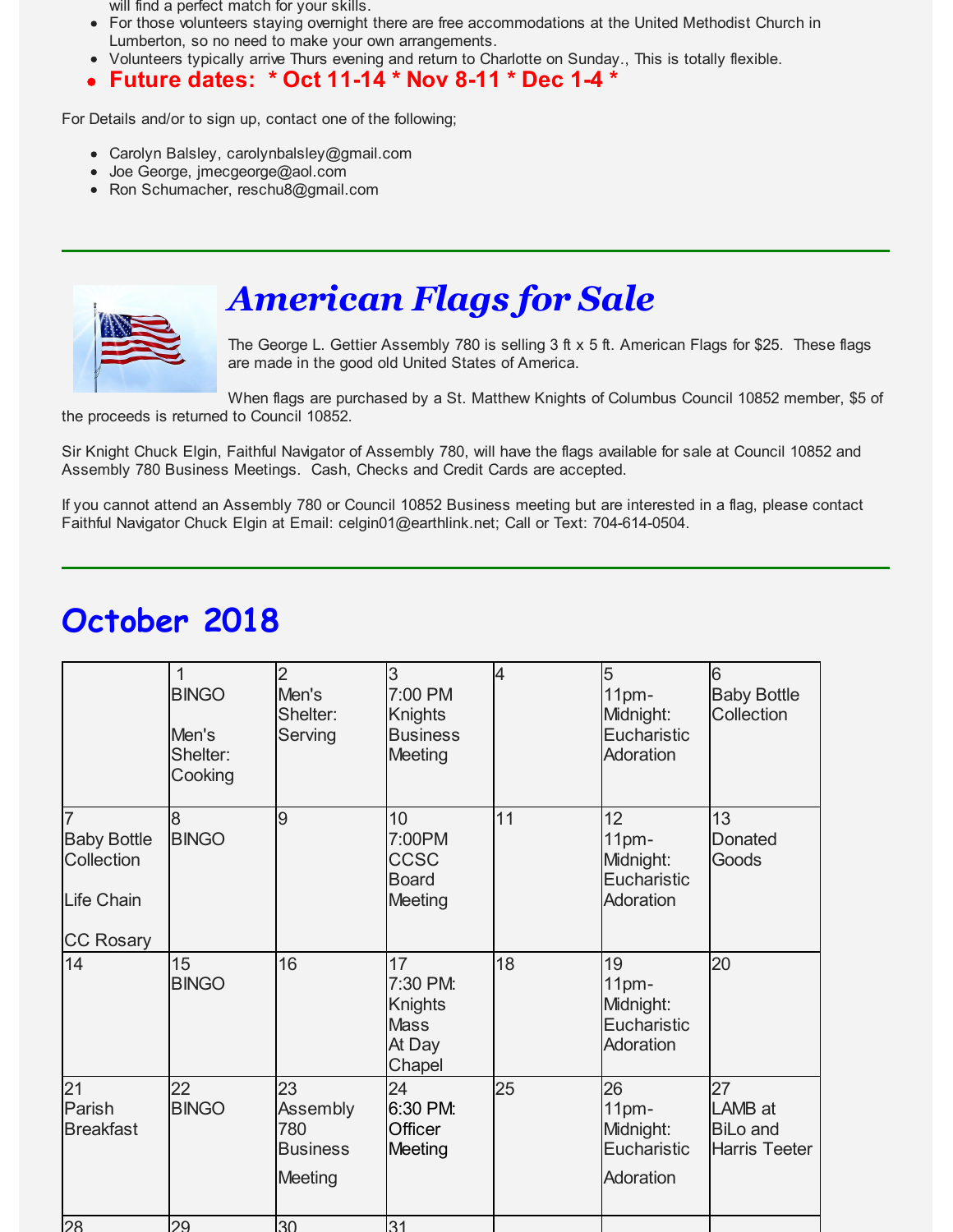| --          | --           | - c           | ີ |  |  |
|-------------|--------------|---------------|---|--|--|
| LAMB at     | <b>BINGO</b> | 4th on 5th    |   |  |  |
| <b>BiLo</b> |              | <b>Dinner</b> |   |  |  |
|             |              | Cantina 1511  |   |  |  |
|             |              | off Woodlawn  |   |  |  |
|             |              |               |   |  |  |

# **November 2018**

|                                  |                                                         |                                                            |                                                                                     | 1                                                   | $\overline{2}$<br>11 <sub>pm</sub><br>Midnight:<br>Eucharistic<br>Adoration                            | 3                                                       |
|----------------------------------|---------------------------------------------------------|------------------------------------------------------------|-------------------------------------------------------------------------------------|-----------------------------------------------------|--------------------------------------------------------------------------------------------------------|---------------------------------------------------------|
| $\overline{4}$                   | 5<br>Men's<br><b>Shelter</b><br>Cooking<br><b>BINGO</b> | 6<br>Men's<br><b>Shelter</b><br>Serving                    | 7<br>7:00 PM<br><b>Knights</b><br><b>Business</b><br>Meeting                        | 8                                                   | 9<br>11 <sub>pm</sub><br>Midnight:<br>Eucharistic<br>Adoration                                         | 10<br>8:00 AM<br><b>Donated</b><br>Goods<br><b>LAMB</b> |
| 11<br>Parish<br><b>Breakfast</b> | 12<br><b>BINGO</b>                                      | 13                                                         | 14<br>7:00 PM<br><b>CCSC Board</b><br>Meeting                                       | 15                                                  | 16<br>11 <sub>pm</sub><br>Midnight:<br>Eucharistic<br>Adoration<br>Thanksgiving<br><b>Turkey Drive</b> | 17                                                      |
| 18                               | 19<br><b>BINGO</b>                                      | 20                                                         | 21<br>7:30 PM:<br><b>Knights Mass</b><br>At Day Chapel                              | 22                                                  | 23<br>11pm-<br>Midnight:<br>Eucharistic<br>Adoration                                                   | 24                                                      |
| 25                               | 26<br><b>BINGO</b>                                      | 27<br>Assembly<br>780<br><b>Business</b><br><b>Meeting</b> | 28<br>5:30 PM<br><b>Officers Mtg</b><br>Remembrance<br>Mass, Service<br>& Reception | 29<br><b>THANKS-</b><br><b>GIVING</b><br><b>DAY</b> | 30<br>11pm-<br>Midnight:<br>Eucharistic<br>Adoration                                                   |                                                         |

# **2018/2019 Council Officers**

CHAPLAIN Rev. Peter J. Ascik pascik@stmatthewcatholic.org 704-543-7677 x1185 GRAND KNIGHT Tom Larkin twlarkin39@gmail.com 803-762-8989